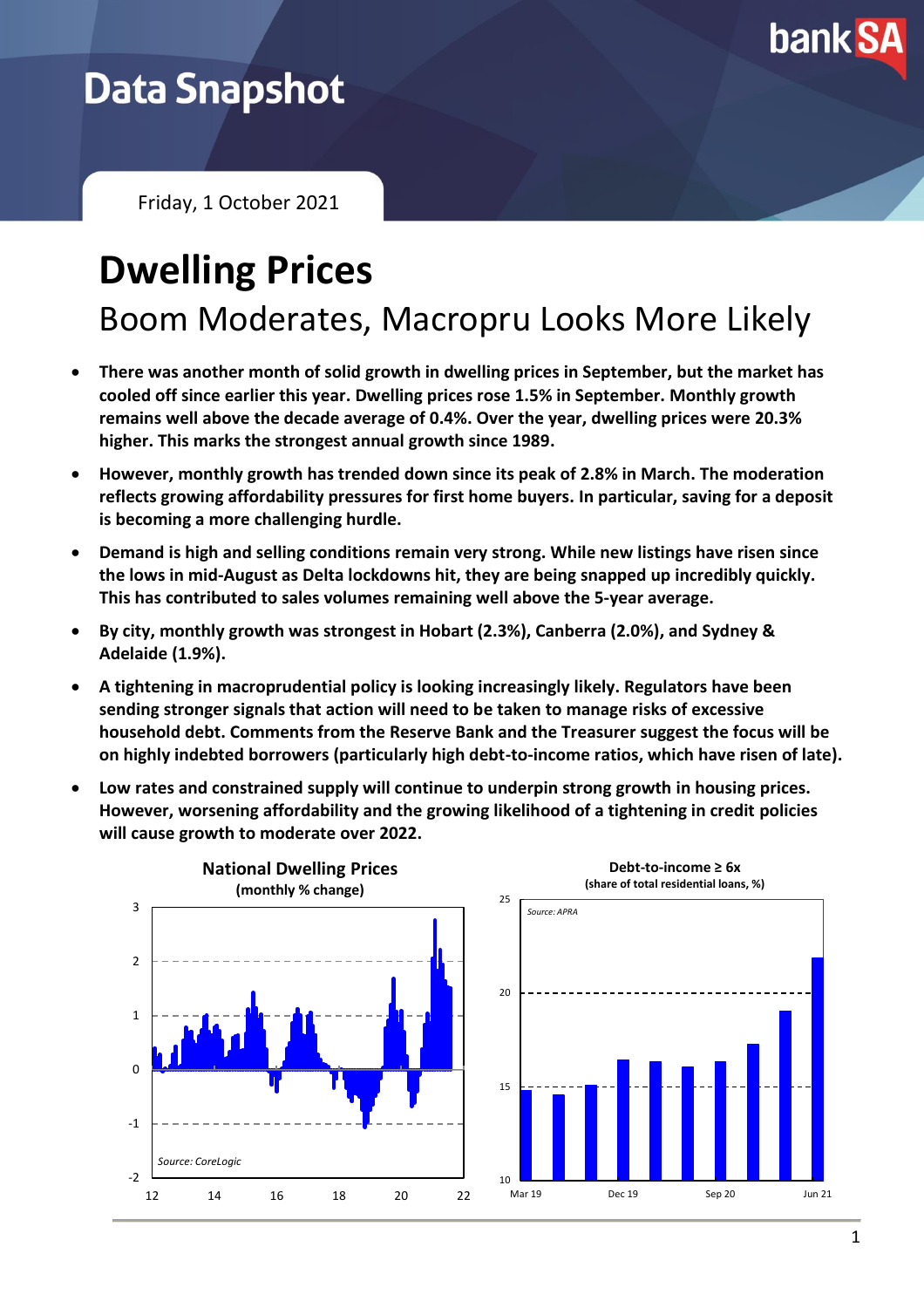There was another month of solid growth in dwelling prices in September, but the market has cooled off since earlier this year.

Dwelling prices rose 1.5% in September. Monthly growth remains well above the decade average of 0.4%. Over the year, dwelling prices were 20.3% higher over the year. This marks the strongest annual growth since 1989.

However, monthly growth has trended down since its peak of 2.8% in March. The moderation reflects growing affordability pressures for first home buyers. In particular, saving for a deposit is becoming a more challenging hurdle. Existing homeowners may be less impacted since they benefit from the equity in their current home. The median dwelling price is now over \$1 million in Sydney and not far off \$800,000 in Melbourne. Indeed, lending to first home buyers has been falling since early 2021.

Dwelling price growth continues to be driven by low mortgage rates supporting strong demand, and constrained supply.

The Delta lockdowns did lead to a fall in new listings, as sellers may have opted to delay listing their property given the additional challenges of selling under health restrictions. Notably in Melbourne, physical property inspections were banned.

New listings have increased since mid-August. However, overall listings remain around 30% below their average over the past five years, reflecting that supply remains tight.

Amid this environment of tight supply, demand remains high. New listings that are added to the market are snapped up quickly. This has contributed to sales volumes remaining well above the five-year average.



Auction clearance rates also point to ongoing strong demand. Across the capital cities, auction clearances rates had increased above 80% by the end of September after dipping in recent months.

Overall, these indicators point to it remaining a sellers' market.

House prices grew 1.6% in September, continuing to outstrip growth in unit prices, which rose 1.1% in the same period. The divergence in growth between houses and units has narrowed considerably over recent months, potentially reflecting affordability constraints pushing prospective home buyers to the unit market.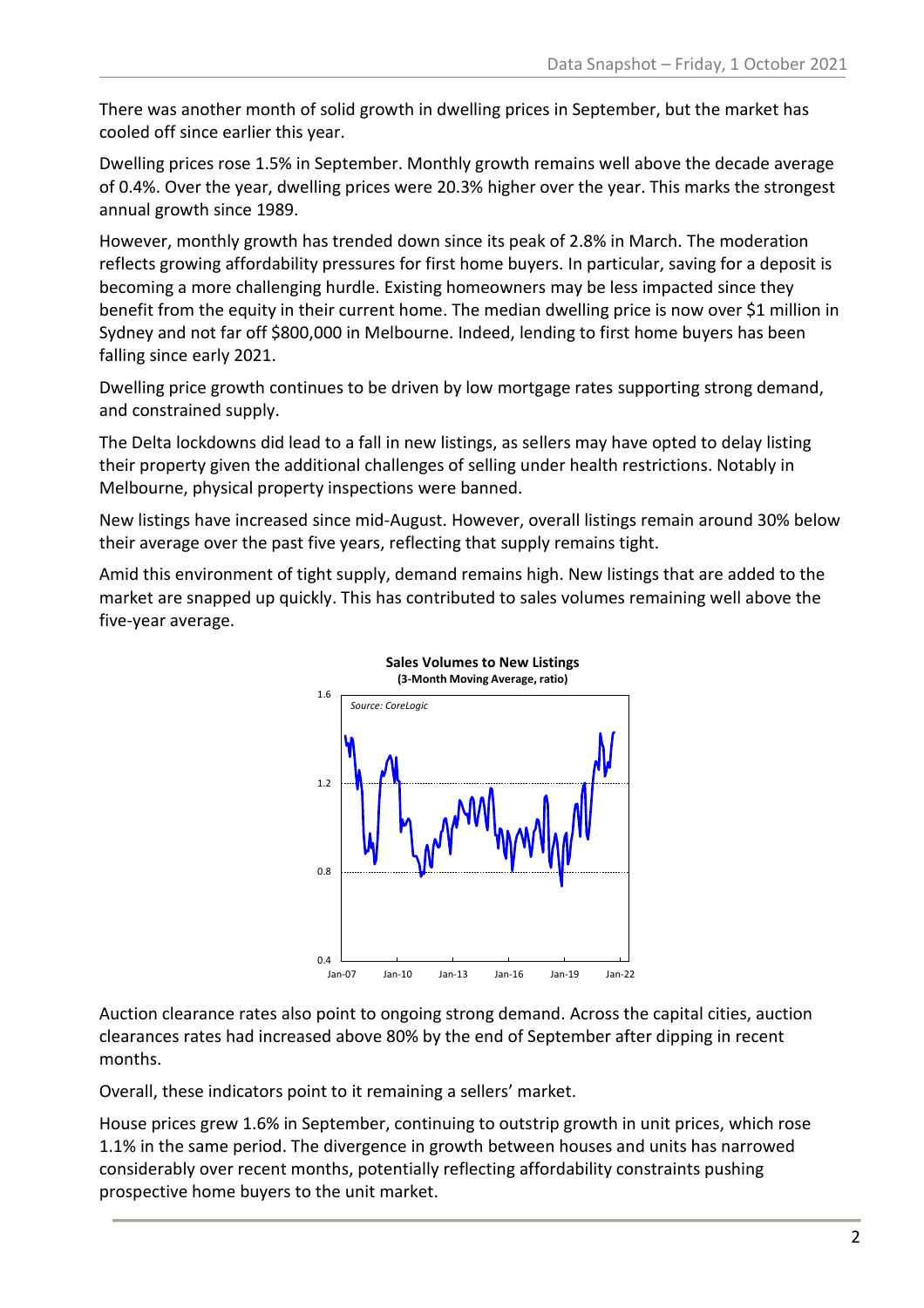By city, growth was strongest in Hobart (2.3%), Canberra (2.0%) and Sydney & Adelaide (1.9%) in September. Similarly, over the year, Hobart (26.8%), Canberra (24.4%) and Sydney (23.6%) have seen the largest price increases. Regardless, the big price gains have been broad-based. Even in Melbourne, which saw the slowest annual growth (15.0%), price growth was still robust.

Over the past year, regional areas (23.1%) have outperformed capital cities (19.5%) as Australians reassessed the way they lived and worked. Australians wanted more space given they were spending more time at home, and there was also a significant shift in the acceptance of remote working. More recently, the divergence between these series has narrowed as we move to learn to live with the virus. Regional areas grew 5.1% in the past three months, while the combined capitals were not far behind at 4.7%.



#### Change in dwelling values

Note: CoreLogic has released a revised index series for Western Australia to stabilise some volatility in property attribute data. This has resulted in an uplift in the hedonic index for Perth and Regional WA.

A key consideration for housing prices in the period ahead is that a macroprudential tightening is looking more likely. Regulators have been sending increasingly strong signals that action will need to be taken to manage the risks of excessive housing debt. Last week, the Treasurer threw his support behind stricter credit policies for home lending. It was also recently announced that the Australian Prudential Regulation Authority will publish a paper on its framework for implementing monetary policy over the next few months.

Comments from the Reserve Bank and the Treasurer suggest the focus will be on highly indebted borrowers (particularly high debt-to-income ratios), rather than investors or interest only lending.

### **Outlook**

Low rates and constrained supply will continue to underpin strong growth in housing prices. However, growing affordability pressures will take some of the heat out of the market.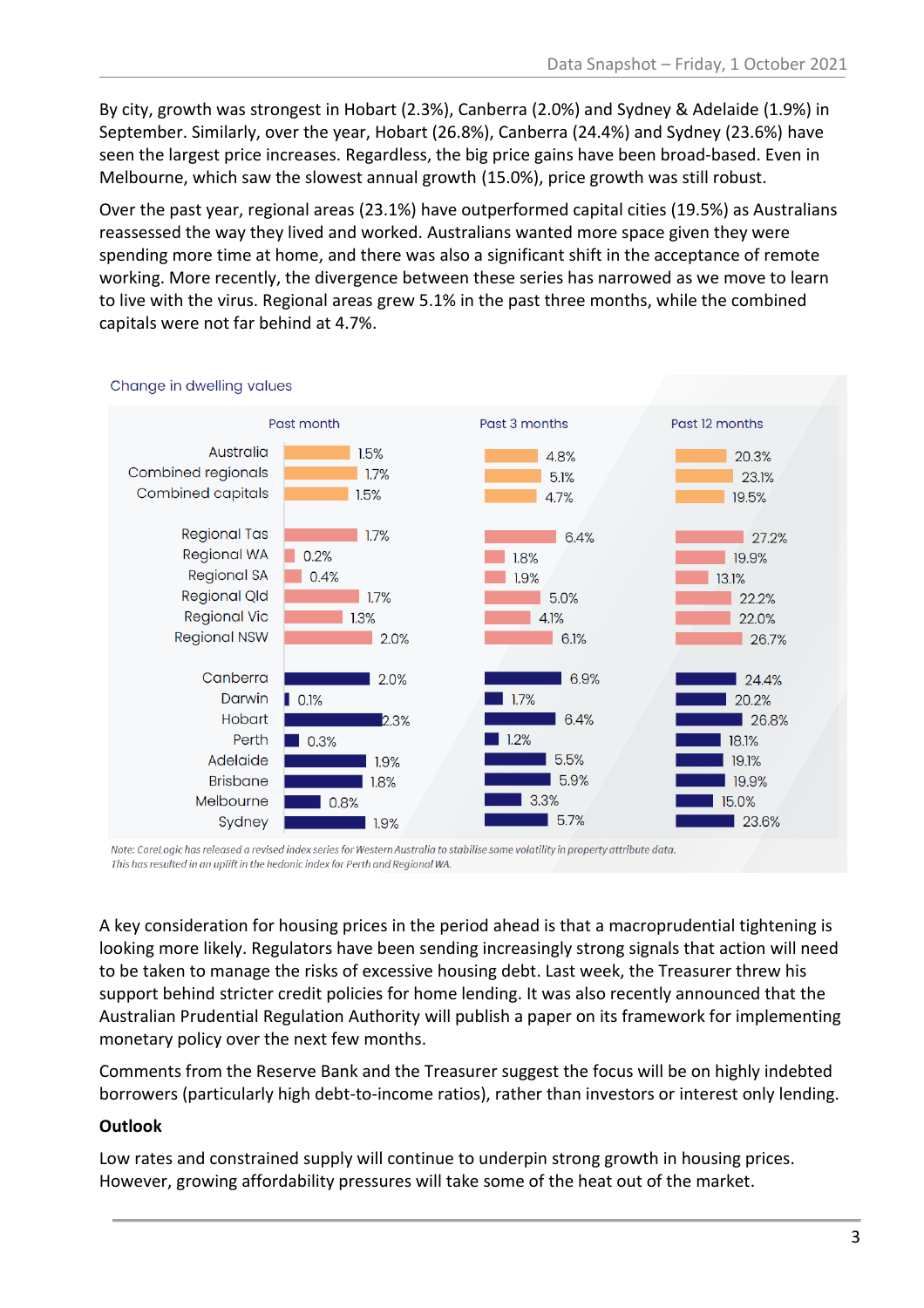Key questions for the outlook include whether a macroprudential tightening will be implemented, the form it would take and the timeline for implementation. A tightening in credit policies looks increasingly likely and could lead to a slowdown in dwelling price growth, depending on the exact policies authorities choose to implement.

Taking into consideration affordability constraints and the likelihood of a tightening in credit policies, we expect growth will moderate over 2022.

> **Matthew Bunny and Jarek Kowcza** Ph: (02) 8254 0023